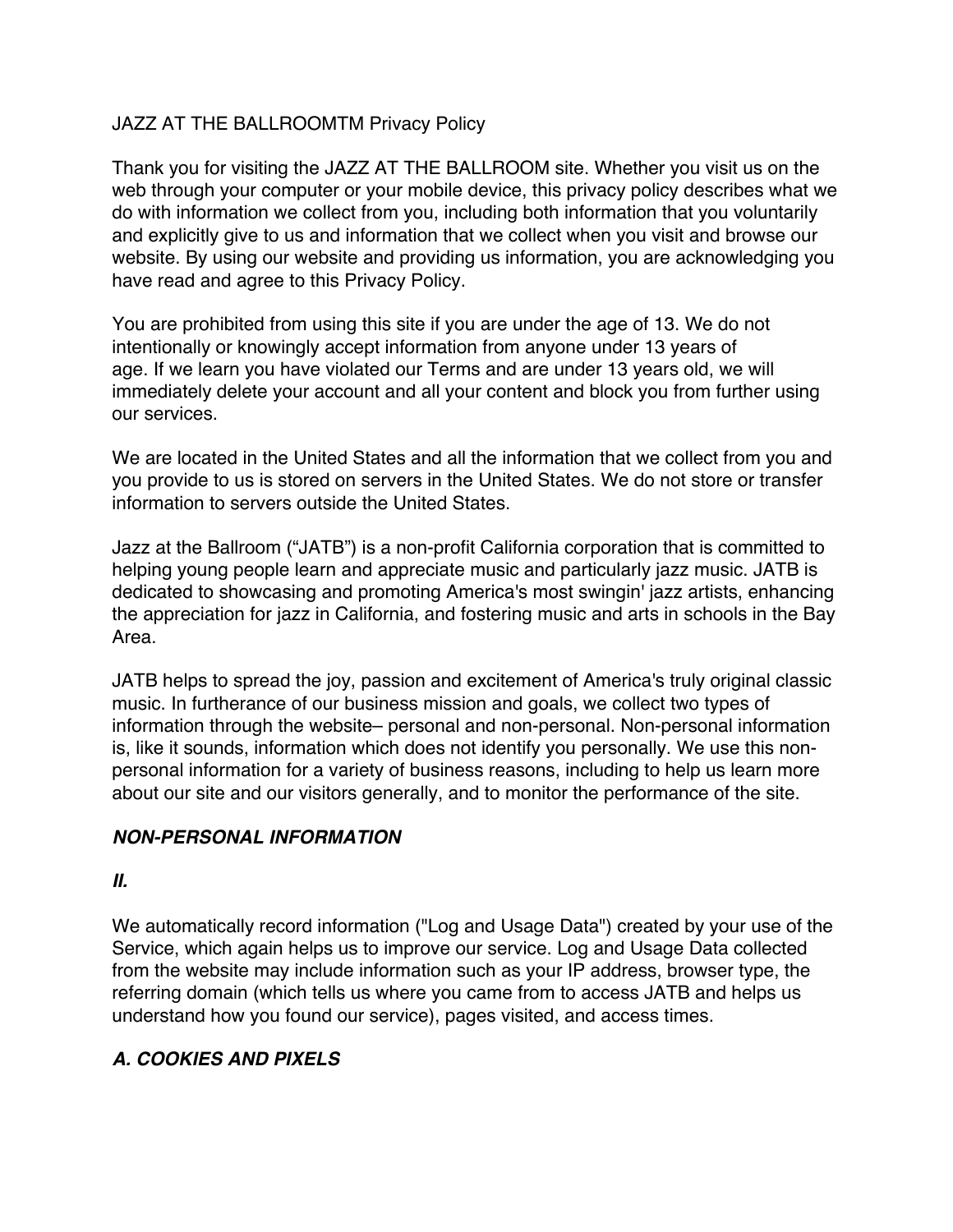Some of the non-personal information is collected through the use of cookies and/or pixel tags. Cookies are small data files containing information about the user that are stored on the user's hard drive. You can delete and/or disable these cookies at any time through your internet controls on your computer. Some cookies are used to make login to our site easier (such as by remembering usernames and passwords). Cookies can also help us to understand what pages on our site you access and how long you stay. If you disable cookies and/or delete session cookies, your use of our site may be affected and some of the features of the site may not function properly. Pixel tags are small data files on the website that anonymously record your activities on the site for marketing purposes (for instance, if you start to sign up and then change your mind). It helps us to evaluate the effectiveness of the website.

## *PERSONAL INFORMATION*

Personal information is that information that can identify you personally. This includes information such as your name, your address, information about you, videos, essays, pictures, and your e-mail address. You might provide us this information to inquire about upcoming events, to donate to our organization, to join our mailing list, to buy season tickets or to apply for a scholarship opportunity. We use this information to:

- To notify you of upcoming JATB events;
- To answer your questions;
- To thank you for contributions;
- To review your scholarship submissions;
- To notify you of changes to our Privacy Policy;
- To send you information about attending upcoming events you have registered for; and
- To investigate fraud and protect our legal rights.

## *III.*

If you do not want to continue to receive correspondence from us, you can unsubscribe by sending us an email to unsubscribe@jazzattheballroom.com.

## *USE AND SHARING OF THE INFORMATION*

We do not share your personal contact information with any other outside third parties except as further detailed below.

# *A. LEGAL DISCLOSURES AND BUSINESS TRANSFERS.*

We may disclose **any** information without notice or consent from you:

*IV.*